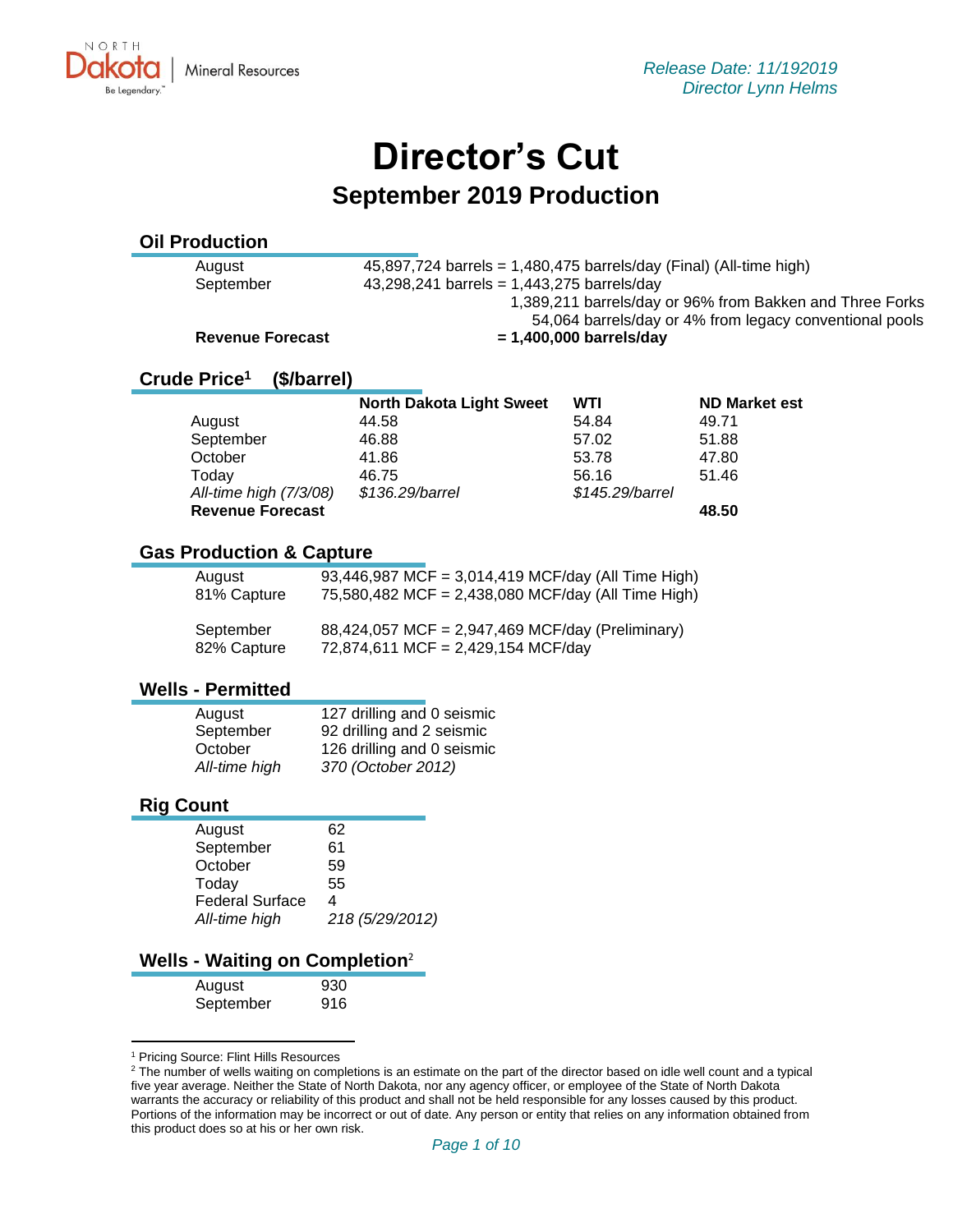

#### **Wells - Inactive**<sup>3</sup>

| August    | 1,675 |
|-----------|-------|
| September | 2,104 |

#### **Wells - Completed**

| July                    | 137 (Final)      |
|-------------------------|------------------|
| August                  | 102 (Revised)    |
| September               | 94 (Preliminary) |
| <b>Revenue Forecast</b> | 90               |

#### **Wells - Producing**

| 15.964<br>August |           |                                          |
|------------------|-----------|------------------------------------------|
|                  |           |                                          |
|                  |           |                                          |
|                  |           |                                          |
|                  | September | 16,099 (Preliminary) (New All-Time High) |

14, 507 wells or 90% are now unconventional Bakken – Three forks wells 1,592 wells or 10% produce from legacy conventional pools

## **Fort Berthold Reservation Activity**

|                                 | Total   | Fee Land | <b>Trust Land</b> |
|---------------------------------|---------|----------|-------------------|
| Oil Production                  | 344 564 | 104.621  | 239.943           |
| Drilling Rigs                   |         |          |                   |
| Active Wells                    | ን 280   |          | l 676             |
| Waiting on completion           |         |          |                   |
| Approved Drilling Permits   413 |         |          | 345               |
| <b>Potential Future Wells</b>   | A 272   | 160      | 3112              |

# **Drilling and Completions Activity**

The drilling rig count was very stable in the mid-sixties for the first half of the year. Operators have shifted to incremental increases and decreases based on oil price, capital availability, and gas capture. Operators have implemented plans to use 2-5 fewer rigs second half of 2019 based on oil price, capital availability, and infrastructure constraints.

The number of well completions has become variable again due to oil price, gas capture, workforce, and weather.

91% of drilling targets the Bakken and Three Forks formations.

Lower crude oil price, gas capture, workforce, and competition with the Permian and Anadarko shale oil plays for capital continue to limit drilling rig count. Utilization rate for rigs capable of 20,000+ feet is 50-60% and for shallow well rigs (7,000 feet or less) 35-45%.

Drilling permit activity is normal. Operators continue to maintain a permit inventory that will accommodate varying oil prices for the next 12 months.

<sup>&</sup>lt;sup>3</sup> Includes all well types on IA and AB statuses: **IA** = Inactive shut in >3 months and <12 months;

**AB** = Abandoned (Shut in >12 months)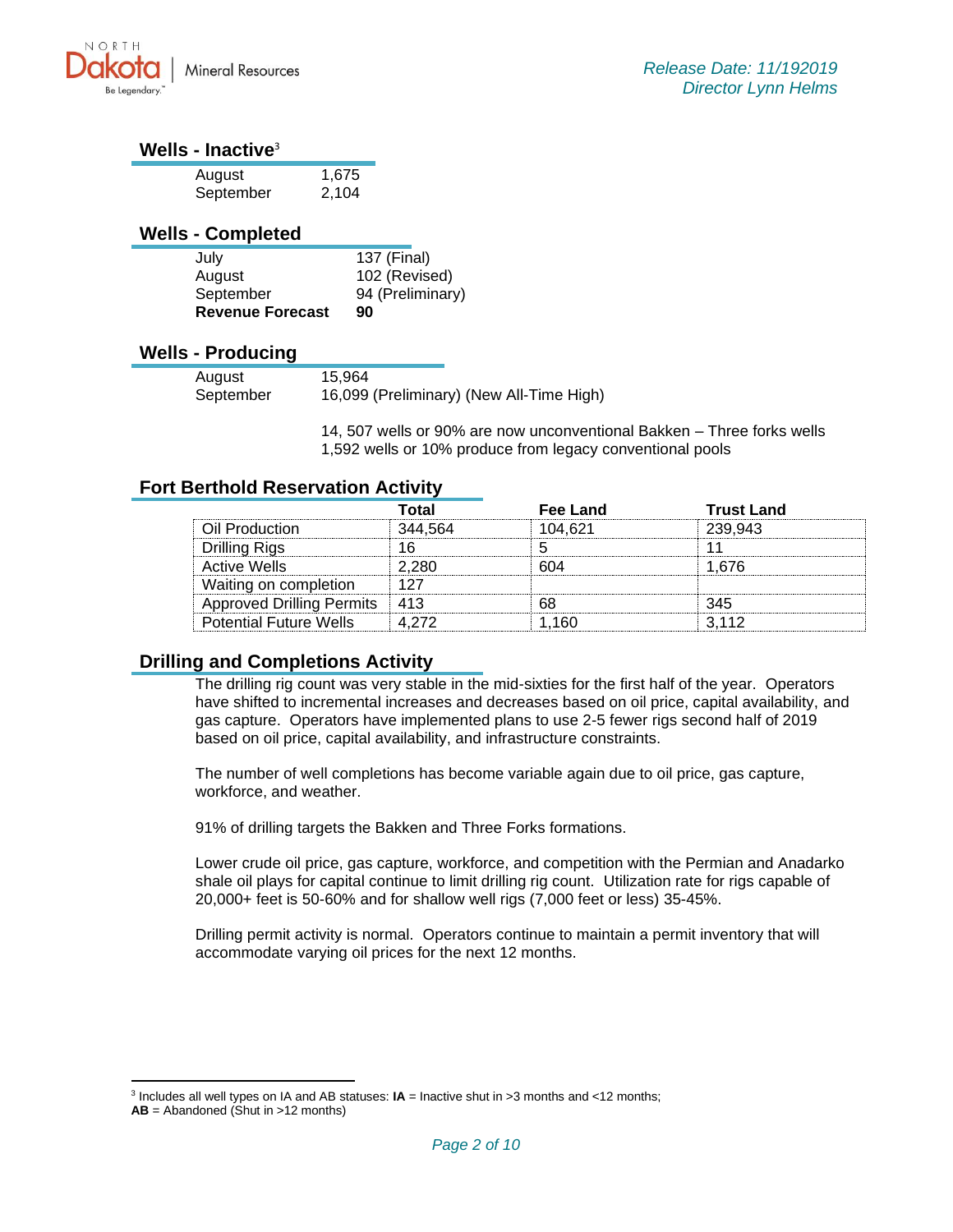

#### **Crude Oil Markets**

OPEC and Russia have agreed to production restrictions needed to balance Venezuela's export collapse, US sanctions on Iran, and the slowing world economy. Futures markets and EIA continue



Crude oil takeaway capacity including rail deliveries to coastal refineries is more than adequate, but Washington state Senate Bill 5579 threatens to disrupt 150,000-200,000 barrels per day.

#### **Seismic**

Seismic activity is very slow.

|  | .Active Survevs  Recording  NDIC Reclamation Proiects  Remediating  Suspended |  | Permitted |
|--|-------------------------------------------------------------------------------|--|-----------|
|  |                                                                               |  |           |

#### **Gas Capture**

US natural gas storage is unchanged at the five-year average while crude oil inventories are well above the long-term average and increasing, indicating little potential for price increases in the future. North Dakota shallow gas exploration could be economic at future gas prices but is not at the current price.

The price of natural gas delivered to Northern Border at Watford City is up \$0.36 at \$2.28/MCF. This results in a current oil to gas price ratio of 23 to 1. The statewide gas flared volume from August to September decreased 58,023 MCF to 518,317 MCF per day and percent flared decreased to 18% with a Bakken capture percentage of 83%.

The historical high flared percent was 36% in 09/2011.

#### Gas Capture Details:

| Statewide         | 82% |
|-------------------|-----|
| Statewide Bakken  | 83% |
| Non-FBIR Bakken   | 84% |
| FBIR Bakken       | 79% |
| Trust FBIR Bakken | 80% |
| Fee FBIR          | 78% |
|                   |     |

| capture goals: | The Commission established the following gas |
|----------------|----------------------------------------------|
| 74%            | October 1, 2014 - December 31, 2014          |
| 77%            | January 1, 2015 - March 31, 2016             |
| 80%            | April 1, 2016 - October 31, 2016             |
| 85%            | November 1, 2016 - October 31, 2018          |
| 88%            | November 1, 2018 - October 31, 2020          |
| 91%            | November 1, 2020                             |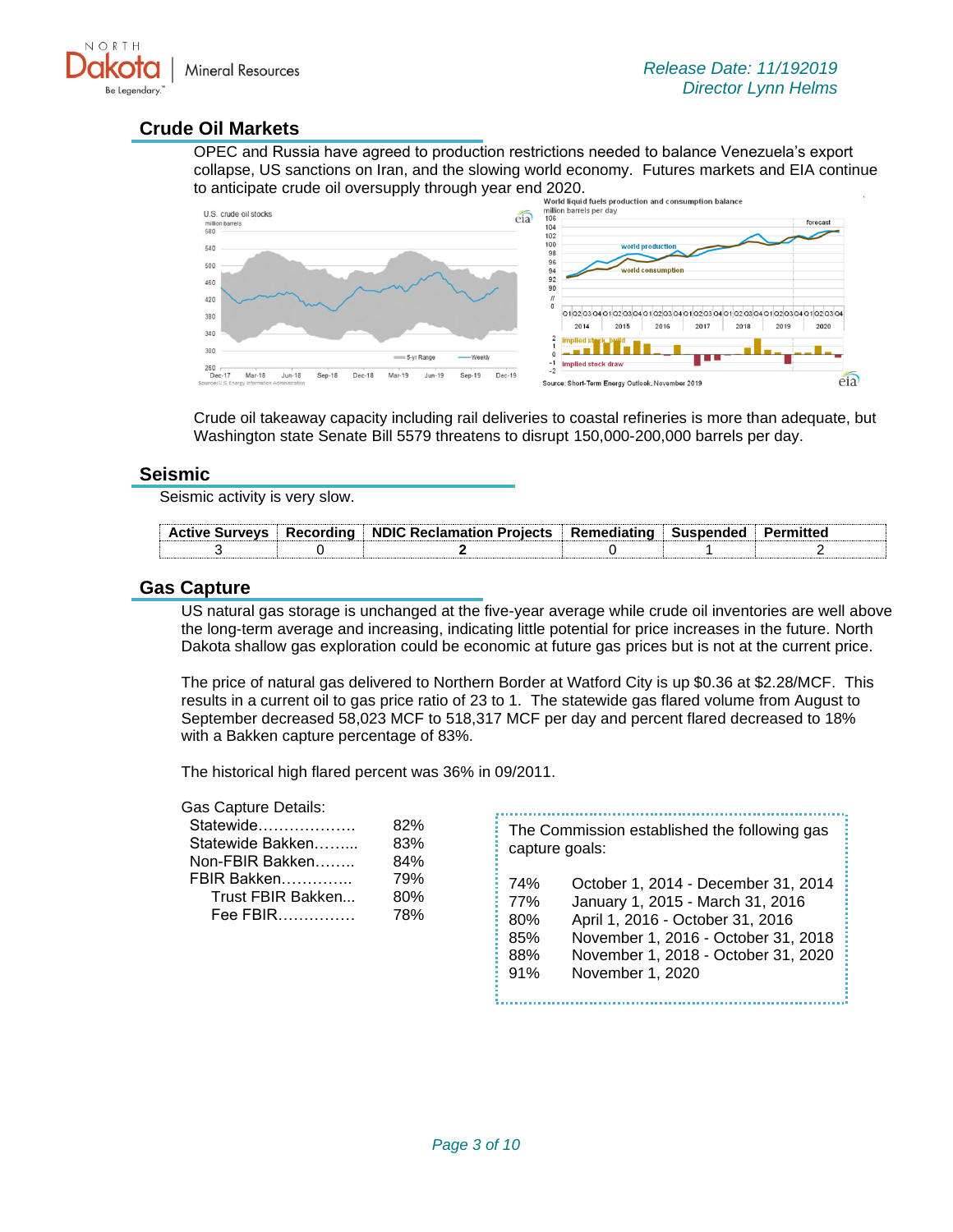

## **Agency Updates**

#### **Bureau of Indian Affairs**

**BIA** has published a new final rule to update the process for obtaining rights of way on Indian land. The rule was published 11/19/15 and became effective 12/21/15. The final rule can be found at [https://www.federalregister.gov/articles/2015/11/19/2015-28548/rights-of-way-on-indian](https://www.federalregister.gov/articles/2015/11/19/2015-28548/rights-of-way-on-indian-land)[land.](https://www.federalregister.gov/articles/2015/11/19/2015-28548/rights-of-way-on-indian-land) On 3/11/16, the Western Energy Alliance filed a complaint and motion for a temporary restraining order and/or a preliminary injunction. On 4/19/16, the US District court for the District of North Dakota issued an order denying the motion for a preliminary injunction. New valuation requirements have resulted in increased delays since 1/1/19.

#### **Bureau of Land Management**

**BLM** published a new final rule 43 CFR Parts 3100, 3160 and 3170 to update and replace its regulations on venting and flaring of natural gas effective 1/17/16. The final rule can be viewed online at [https://www.blm.gov/programs/energy-and-minerals/oil-and-gas/operations-and](https://www.blm.gov/programs/energy-and-minerals/oil-and-gas/operations-and-production/methane-and-waste-prevention-rule)[production/methane-and-waste-prevention-rule](https://www.blm.gov/programs/energy-and-minerals/oil-and-gas/operations-and-production/methane-and-waste-prevention-rule). North Dakota, Wyoming, Montana, Western Energy Alliance, and IPAA filed for a preliminary injunction to prevent the rule going into effect until the case is settled. A hearing in Casper, Wyoming was held 1/6/17. On 1/16/17 the court denied all of the petitioners' motions for preliminary injunctions. **On 2/3/17 the US House of Representatives voted 221-191 to approve a Congressional Review Act resolution against the rule.** On 3/28/17 President Trump issued an executive order which in part directs "The Secretary of the Interior shall review the following final rules, and any rules and guidance issued pursuant to them, for consistency with the policy set forth in section 1 of this order and, if appropriate, shall, as soon as practicable, suspend, revise, or rescind the guidance, or publish for notice and comment proposed rules suspending, revising, or rescinding those rules:". This rule is included in the list as item (iv). North Dakota plans to continue active participation in the litigation of this rule until the BLM takes final action eliminating the rule. **On 5/10/17 the Senate voted 51 to 49 against the CRA, allowing the rule to remain in effect.** On 6/27/17 U.S. D. Ct. Judge Skavdahl granted BLM's motion to extend the merits briefing schedule by 90 days, based on BLM's APA 705 stay and BLM's representations regarding its plans to reconsider the VF Rule. Opening briefs were filed 7/3/17. On 7/5/17 California and New Mexico sued BLM in the U.S. District Court for the Northern District of California, seeking a declaratory judgement that BLM's APA 705 stay was illegal and vacating the stay. The relief they request would vacate the stay of the January 2018 compliance et al deadlines, bringing them all back into force. BLM officials encouraged North Dakota to intervene. On 7/12/17 a group of NGOs including the Fort Berthold Protectors of Water and Earth Rights filed a separate suit against the BLM in federal court in the U.S. District Court for the Northern District of California, seeking a declaratory judgement that BLM's APA 705 stay was illegal and vacating the stay. California and New Mexico, along with various environmental groups, have challenged BLM's stay in the Northern District of California, and filed a motion for summary judgment on 7/26/17. On 8/24/17 North Dakota filed a response supporting BLM's motion, a motion to intervene, and a motion to change venue to Wyoming in an attempt to prevent all of the litigation regarding the timing of the Flaring Rule, including the future rulemakings further extending compliance deadlines that BLM has stated that it intends to publish, could end up in front of the magistrate judge in the Northern District of California instead of Judge Skavdahl in Wyoming. On 10/04/17 the federal magistrate judge in the Northern District of California granted the summary judgement motion by California, New Mexico, and several NGOs throwing out BLM's administrative and temporary postponement of several of the future rules compliance dates/obligations. On 10/05/17 the BLM issued a Federal Register Notice for a proposed rule that if finalized will delay certain requirements of the BLM Rule until January 17, 2019. North Dakota submitted comments to (1) support BLM's decision to delay certain compliance requirements and (2) continue to make the record that BLM exceeded its authority to promulgate the rule in the first place with particular emphasis on the specific/unique North Dakota considerations at issue. NDIC comments are available at [http://www.nd.gov/ndic/ic-press/dmr-blm-comments17-11.pdf.](http://www.nd.gov/ndic/ic-press/dmr-blm-comments17-11.pdf) BLM, the states of CA & NM,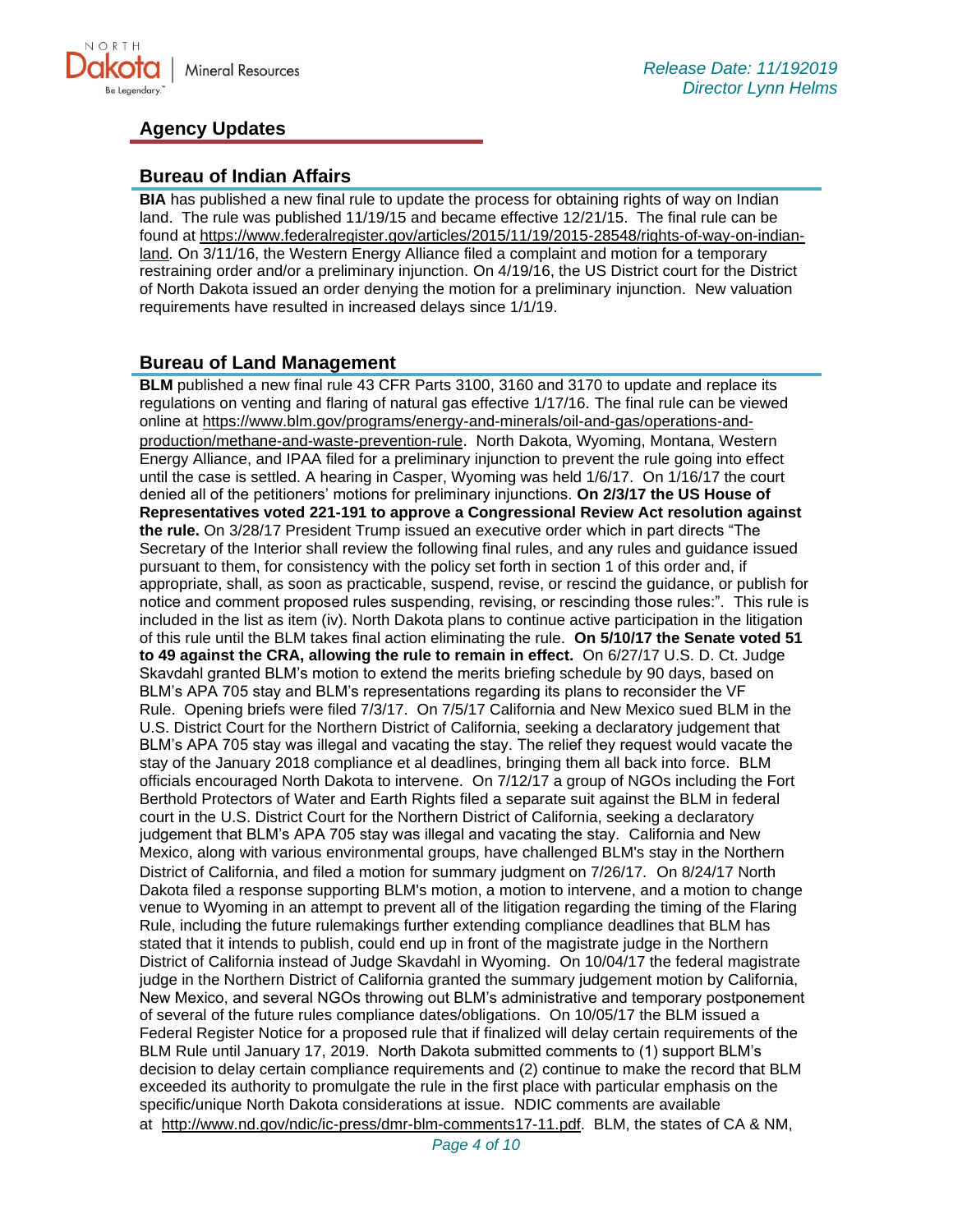

and the NGOs supporting the current final rule were granted an extension to file response briefs to December 11<sup>th</sup> in the WY court. Oral arguments are scheduled on December 18<sup>th</sup>. Judge Skavdahl has indicated he wishes to decide the merits of this case before the major compliance requirements of the current final rule take effect in January of 2018. On 11/29/17 North Dakota filed a response to industry petitioner's motion for a preliminary injunction supporting a preliminary or permanent injunction. On 12/4/17 USDOJ petitioned the 9<sup>th</sup> US Judicial Circuit Court in San Francisco to review and overturn the Northern District of California court's November decision ordering the US Bureau of Land Management to make oil and gas producers comply with the methane emissions requirements while the rules are being reviewed. Briefs in favor of the industry preliminary injunction motion are due on 12/18/17 and briefs responding to BLM's motion to stay the litigation are due on 1/5/18. On 12/7/17 BLM published a rule in the Federal Register delaying the methane regulation until January 2019, saying the previous rule is overly burdensome to industry. Officials said the delay will allow the federal Bureau of Land Management time to review the earlier rule while avoiding tens of millions of dollars in compliance costs to industry that may turn out to be unnecessary. On 12/19/17 BLM was sued by California, New Mexico, and a large group of NGOs in the Northern District of California federal court over the 12/7/17 rule extending certain compliance dates in BLM's 2016 Rule. The complaint requests that BLM's extension rule be set aside and the provisions it relates to reinstated. On 12/26/17 BLM filed a motion seeking to stay the litigation in the U.S. District Court case in WY and to vacate the January 5 briefing deadline, a motion in which the industry trade associations and Montana and Wyoming joined. North Dakota and Texas filed a short response on 12/27/17 asking the Court to deny the motion or allow until 1/12/18 to fully respond to BLM's holiday week motion. On 12/29/17 the Wyoming district court granted BLM's motion to stay the 2016 Rule challenge litigation. On 2/22/18 BLM published a new rule proposal to revise the 2016 final Waste Prevention Rule (also known as the venting and flaring rule). The proposed rule would eliminate duplicative regulatory requirements and re-establish long-standing requirements that the 2016 final rule sought to replace. While the proposed rule is open for public comment generally, the Federal Register notice specifically requests comment on ways that the BLM can reduce the waste of gas by incentivizing the capture, reinjection, or beneficial use of the gas. Public comments on this proposed rule were due to the BLM on or before 4/23/18. NDIC comments can be viewed at [http://www.nd.gov/ndic/ic-press/blm%20comments%20180417.pdf.](http://www.nd.gov/ndic/ic-press/blm%20comments%20180417.pdf) On 2/22/18 Judge Orrick in the Northern District of California entered a preliminary injunction against the BLM's "Suspension Rule" which suspended for one year certain compliance deadlines in BLM's Venting and Fairing Rule. Judge Orrick also denied North Dakota's motion to transfer the case to the District of Wyoming where Judge Skavdahl had stayed the original rule on the grounds that parties were protected by the Suspension Rule. The immediate effect of this decision was to reinstate the BLM Venting and Fairing Rule in full, along with compliance deadlines that became effective January 17, 2018, and remove the protections relied upon by Judge Skavdahl the District of Wyoming case. On 3/7/18 U.S. District Court Judge Skavdahl granted the North Dakota/Texas Motion to lift the stay in the challenge to the BLM's Venting & Flaring Rule. The California Court explicitly adopted North Dakota's central position in intervention - stating that "I express no judgment whatsoever in this opinion on the merits of the [V&F] Rule," showing great deference to Judge Skavdahl and the existing case in his Court and rejecting the California, NM, and NGOs request to uphold the V&F Rule. Judge Skavdahl's Lift Stay Order gives BLM until March 14 to file its response to North Dakota/Texas, as well as to the motions filed by Wyoming/Montana and Industry, with reply briefs due March 21. Wyoming/Montana are seeking a partial stay of the VF Rule under Section 705, and Industry is seeking a partial Preliminary Injunction of the Rule. On 4/4/18 U.S. District Judge Skavdahl issued an order granting Wyoming's request for a partial stay of the Rule under Section 705 of the APA. The Court's limited Stay Order provides immediate relief to industry, but the balance of the Rule, including BLM's unlawful exercise of authority over State and private mineral interests through an overinclusive application of communitization remains. The Court denied the North Dakota/Texas motion to move forward to complete briefing on the merits, and also denied industry's motion for a preliminary injunction. The Court expressed frustration with " the administrative dysfunction" reflected by this case as it ping-pongs between the District Courts of Wyoming and the N.D. of CA and BLM's various attempts to delay, rescind or replace the Rule, concluding that "going forward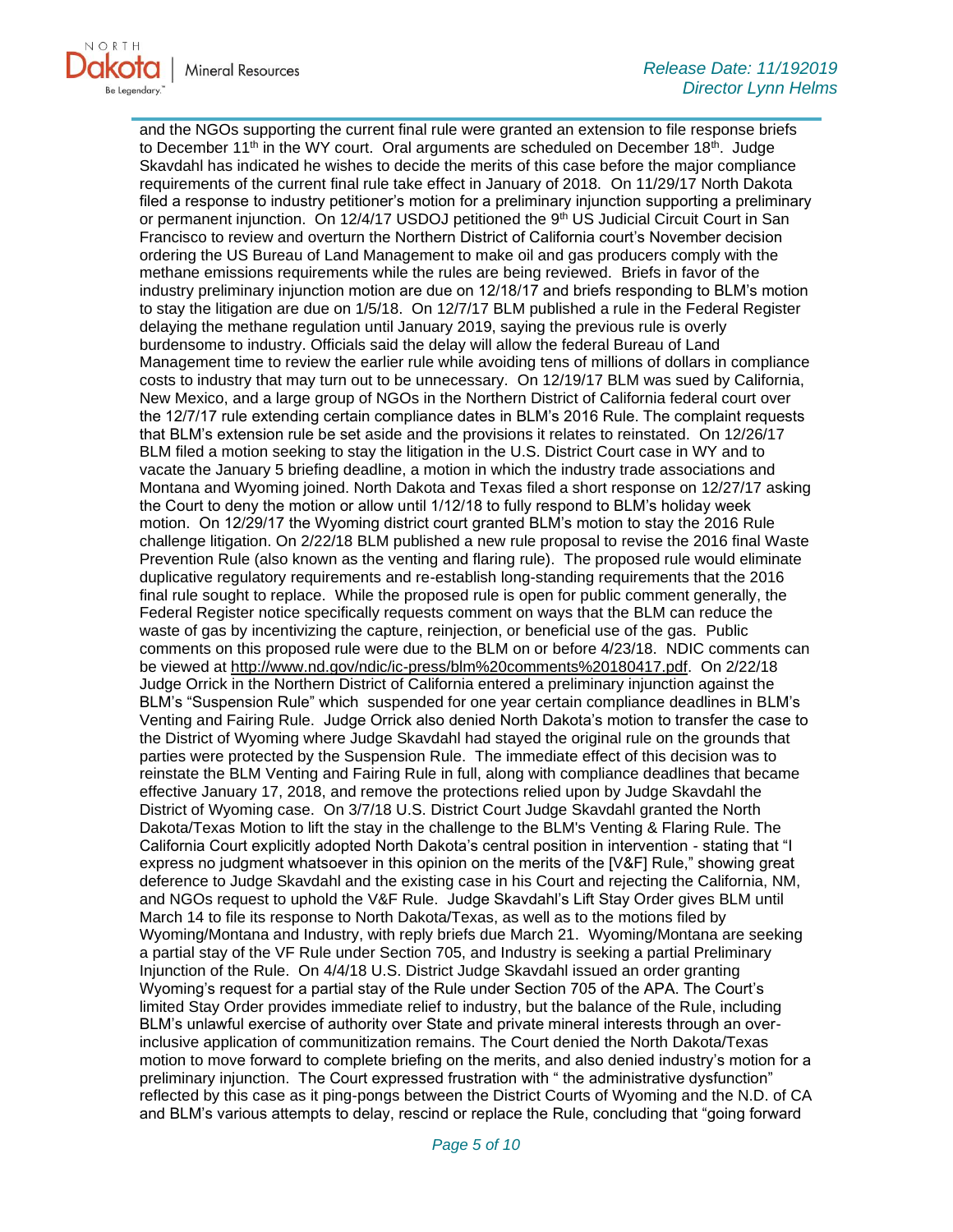

on the merits at this point remains a waste of judicial resources and disregards prudential ripeness concerns." On 4/5/18 15 NGOs filed a Notice of Appeal with the 10th Circuit. California & New Mexico followed suit on 4/5/18 and have now also filed an appeal with the 10th Circuit. On  $9/12/18$  North Dakota filed a brief in the 10<sup>th</sup> Circuit Court of Appeals urging the Court, if it chooses to reverse the Wyoming district court's Stay Order, to remand the case back to the Wyoming district court with direction to finish this protracted legal process by promptly proceeding to a ruling on the merits. On 9/18/18 BLM issued their final rule revising the Obama-era Waste Prevention Rule, also referred to as the venting and flaring rule. The new rule will better align venting and flaring regulations with President Trump's priorities on energy development, job creation, and reduced compliance costs. These changes will also allow BLM to recognize existing state regulatory efforts and avoid duplicative requirements. In response to comments and after further consideration, the BLM made the following modifications to the proposed rule in this final rule: (1) Clarification that the 24-hour limit on royalty-free flaring during downhole well maintenance and liquids unloading in § 3179.104 applies "per event"; (2) Addition of a standard for "applicable rules, regulations, or orders" of a State regulatory agency or tribe in § 3179.201(a); and (3) Addition of a provision allowing for tribes to seek BLM approval to have tribal rules apply in place of any or all of the provisions of subpart 3179. The revised rule goes into effect on 11/27/18. On 9/28/18 a coalition of 17 conservation and tribal citizen groups filed a lawsuit challenging the decision to revise the Bureau of Land Management's Waste Prevention Rule, stating that the rule violates a number of existing federal policies. The states of New Mexico and California also filed a lawsuit challenging BLM's action. The BLM and NDIC have reached an impasse on negotiations for an agreement to implement section 3179.201, but continue to communicate regarding possible ways to resolve the disagreement.

**BLM** revised final regulations for hydraulic fracturing on federal and Indian lands were published in the CFR on 3/26/15 and they were scheduled to go into effect 6/24/15. North Dakota, Colorado, Utah, Wyoming, Western Energy Alliance, and IPAA filed for a preliminary injunction to prevent the rules going into effect until the case is settled. Following a lengthy hearing in Casper, Wyoming on 6/23/15, the court issued a stay on the rules. On 9/30/15 the court granted a preliminary injunction, preventing the rules from being enforced until litigation on the rule is final. The 10<sup>th</sup> Circuit Court of Appeals issued an order  $3/10/16$  denying the industry alternative motion for a stay. On 6/21/16 the court found the rule to be unlawful and ordered it set aside. The plaintiffs filed a motion with the US Court of Appeals for the Tenth Circuit to dismiss the appeal of the preliminary injunction. The Department of Justice on behalf of the BLM and the intervening environmental groups filed an appeal of the decision on the rule and oppose the motion to dismiss the appeal of the preliminary injunction. The North Dakota Response Brief to the US Court of Appeals for the Tenth Circuit was filed 9/15/16. NDIC comments on the rule can be found at<http://www.nd.gov/ndic/ic-press/BLM-comments-120625.pdf>. On 3/28/17 President Trump issued an executive order which in part directs "The Secretary of the Interior shall review the following final rules, and any rules and guidance issued pursuant to them, for consistency with the policy set forth in section 1 of this order and, if appropriate, shall, as soon as practicable, suspend, revise, or rescind the guidance, or publish for notice and comment proposed rules suspending, revising, or rescinding those rules". This rule is included in the list as item (i). On 5/4/2017 BLM filed a request asking the court to hold the appeal in abeyance as it will "soon" initiate a rulemaking process to revise or rescind the 2015 Rule, that it had the authority to issue the Rule, but conceding that the Rule does not reflect BLM's current priorities or policies, as reflected in certain recent Presidential Executive Orders. After the BLM submitted its filings the 10th Circuit Court Appeals immediately directed the petitioners (including North Dakota) and the intervenors to file briefs by 6/5/17 to respond to BLM's position. Two amicus groups that submitted merits briefs (the law school professors and former DOI officials) filed supplemental amicus briefs on the questions posed by the Court following the change of Administrations. The Court's Supplemental Order authorized the filing of these additional amicus briefs. Both briefs seek to capitalize on the BLM's continued insistence that it had the authority to issue the Rule (but concede that the 2015 HF Rule does not reflect BLM's current priorities or policies as reflected in certain recent Presidential Executive Orders). The two amicus groups solicit the Court to rule on the merits of the BLM and NGO appeals and to overturn the District Court decision,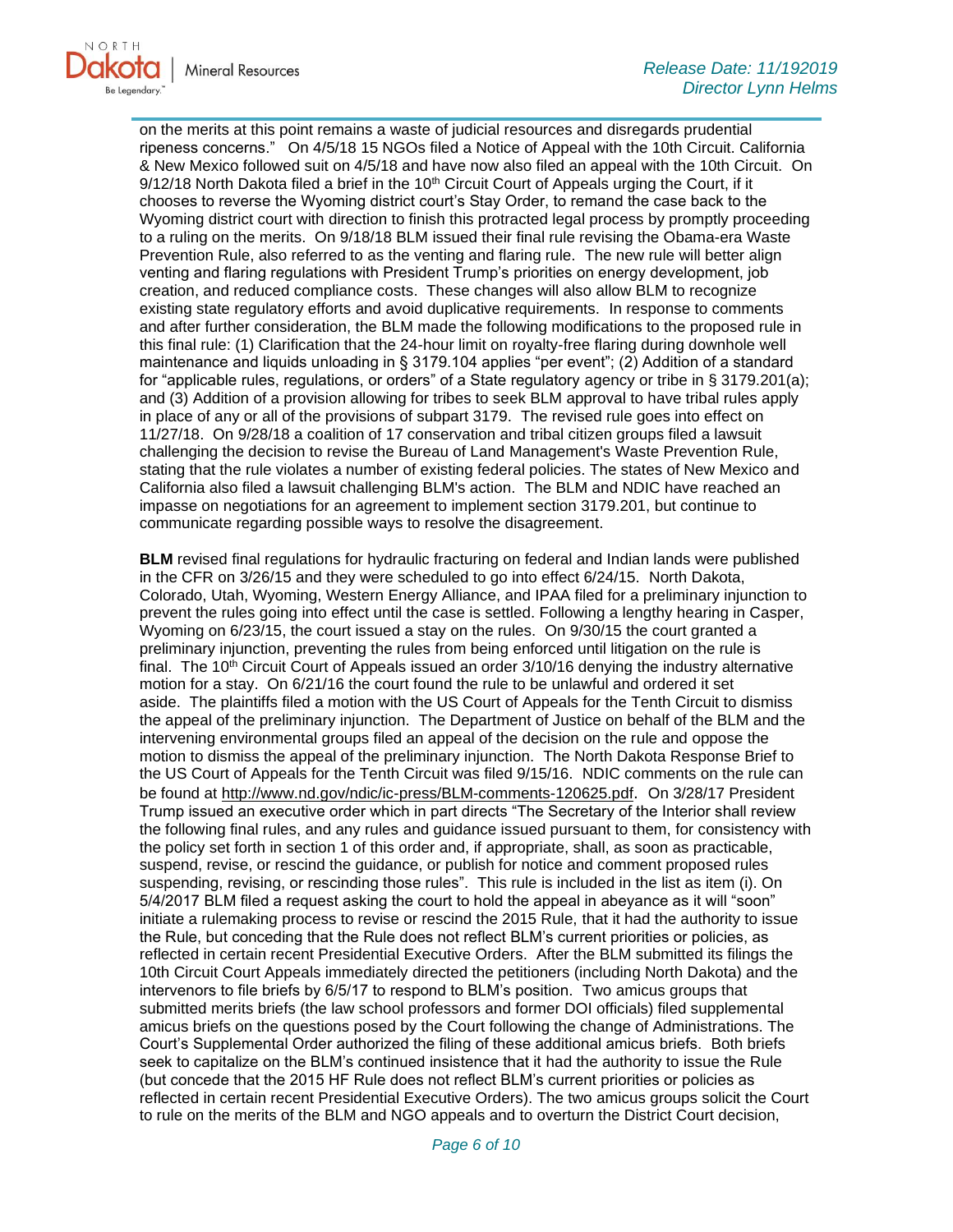actually asking the Court to issue an advisory opinion on the BLM's authority. In addition to addressing the NGO arguments, North Dakota will respond to these two briefs in the context that all three parties are asking the Court to do what it is prohibited from doing by Article III of the U.S. Constitution. North Dakota filed a response brief 6/20/17 in support of the BLM action to put the rule in abeyance and take final action vacating the rule. Oral arguments before the  $10<sup>th</sup>$  Circuit took place 7/27/17. A recording of the oral arguments is now available on the home page of the court's website [http://www.ca10.uscourts.gov.](https://urldefense.proofpoint.com/v2/url?u=http-3A__www.ca10.uscourts.gov&d=DwMGaQ&c=2s2mvbfY0UoSKkl6_Ol9wg&r=-wqsZnBxny594KY8HeElow&m=Ul_VtJUX6iW5pvHjCcBxUWtskC0F4Dhry3sPtcEHvCw&s=laRHiLDv5w8otcQWQjpn82WMieoB2AZ-Q4M1LFQPL5s&e=) NDIC filed comments supporting BLM's rescission of the rule that can be found at [http://www.nd.gov/ndic/ic-press/dmr-blm-comment17-9.pdf.](http://www.nd.gov/ndic/ic-press/dmr-blm-comment17-9.pdf) On 09/21/17 the 10th Circuit issued a split (2-1) decision to dismiss the appeals as prudentially unripe, vacate the district court's judgment invalidating the rule, and remand with instructions to dismiss the underlying action without prejudice. Appellees State of North Dakota, State of Colorado, State of Utah, and State of Wyoming's filed a Petition for Panel Rehearing And/Or Request for En Banc Determination on 11/03/17. On 11/06/17 the court ordered the appellants to file a response to the Petition on or before 11/20/2017. The En Banc rehearing request was denied. The  $10<sup>th</sup>$  circuit court has not yet issued its mandate ending the current round of litigation in the Wyoming District court. The Ute tribe filed a motion on 1/12/18 asking the court to dismiss the appeals as moot based on the publication of the rescission rule and leave the WY court decision to vacate the rule in place. The court ordered the DOJ and BLM to file a response by 1/22/18. On 12/29/17 BLM published a final rule rescinding the 2015 Hydraulic Fracturing rules with 2 exceptions 1) the rule does not restore language requiring pre-approval of non-routine hydraulic fracturing operations and 2) the rule does not rescind changes to 43 CFR 3160 due to other rules published between 3/26/15 and 12/29/17 (electronic filing and venting & flaring rules). On 2/7/18 North Dakota filed a reply in support of its motion to dismiss the original rule appeal as moot pursuant to Federal Rule of Appellate Procedure 27(a)(4), and request that the Court should not issue the mandate, nor vacate the District Court's judgment based on two new and important developments: (1) on December 29, 2017, the Bureau of Land Management (BLM) promulgated a final rule rescinding the Hydraulic Fracturing Rule ("HF Rule"), and (2) on January 24, 2018, the Citizen Group Intervenors challenged the repeal of the HF Rule ("HF Repeal Rule") in the U.S. District Court for the Northern District of California.

**BLM** On 8/9/17 the DOI Interior board of Land Appeals stayed drilling on the Slawson Torpedo wells. The MHA Nation appealed the BLM decision to grant drilling permits because the well pad is located 600 feet from Lake Sakakawea although a 2012 tribal law requires the wells be 2,640 feet from the lake. The spacing unit for the wells contains private, federal, and state minerals while the surface location is on private land within the boundaries of the Fort Berthold Reservation. On 8/15/17 U.S. District Court Judge Daniel Hovland granted Slawson's request to continue drilling and on 8/29/17 extended the order allowing drilling to continue until another hearing on the matter is held. On 6/21/18 the Mandan, Hidatsa and Arikara Nation sued the U.S. Department of the Interior challenging a decision from the agency's Office of Hearing and Appeals that the tribe said approved drilling near a lake within the boundaries of the nation's Fort Berthold Indian Reservation. Among other things, the nation asked for "an order setting aside and vacating the director's decision and holding that the eight [applications for permit to drill] must be denied because they are within 1,000 feet of Lake Sakakawea, the source of the MHA Nation's drinking water; or in the alternative reinstituting the board's stay order and remanding the case back to the Department of the Interior for reconsideration." Slawson intervened in the case and moved to have the appeal transferred to the U.S. District Court in North Dakota. The court granted Slawson's motion and the appeal was transferred to the U.S. District Court in North Dakota, where it is currently pending.

#### **Environmental Protection Agency**

**EPA** On 08/21/2018 the U.S. Environmental Protection Agency (EPA) proposed a new rule to reduce greenhouse gas (GHG) emissions from existing coal-fired electric utility generating units and power plants across the country. This proposal, entitled the Affordable Clean Energy (ACE) Rule, establishes emission guidelines for states to use when developing plans to limit GHGs at their power plants. The ACE Rule replaced the prior administration's Clean Power Plan (CPP)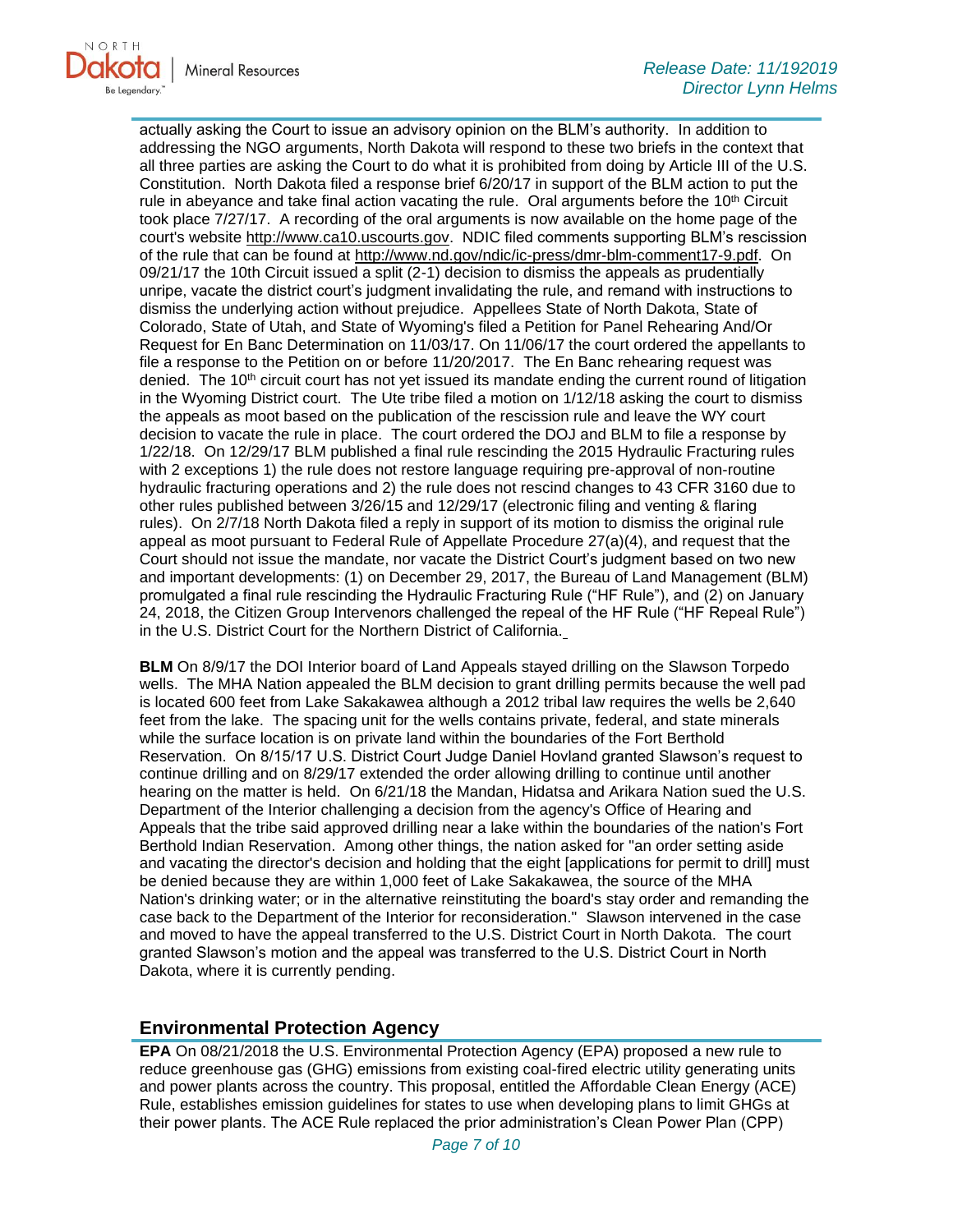

and instead empowers states, promotes energy independence, and facilitates economic growth and job creation. Pursuant to President Trump's Executive Order 13873, which directed Federal agencies to review burdensome regulations, the EPA undertook a review of the CPP. Many believed the CPP exceeded EPA's authority under the Clean Air Act, which is why 27 states, 24 trade associations, 37 rural electric co-ops, and three labor unions challenged the rule. The Supreme Court issued an unprecedented stay of the rule. The proposal was published in the Federal Register on 8/31/18 and EPA will take comment on the proposal for 60 days (until 10/30/18) and will hold a public hearing. More information is available at [https://www.epa.gov/stationary-sources-air-pollution/proposal-affordable-clean-energy-ace](https://www.epa.gov/stationary-sources-air-pollution/proposal-affordable-clean-energy-ace-rule)[rule.](https://www.epa.gov/stationary-sources-air-pollution/proposal-affordable-clean-energy-ace-rule) On July 8, 2019, EPA issued the final Affordable Clean Energy rule (ACE) and repealed the Clean Power Plan. On the same day the American Lung Association and the American Public Health Association filed a challenge to the rules in the U.S. Court of Appeals for the District of Columbia. Since then, 22 states, the District of Columbia and six municipalities led by the state of New York lodged a challenge to the rules in the D.C. Circuit, followed closely by a third challenge brought by environmental groups. Numerous industry groups and power providers are seeking to intervene in the litigation in support of the ACE rule. The EPA has asked the court to expedite review of the challenges in the hope of achieving a resolution in the D.C. Circuit by summer of 2020.

**EPA** On 08/24/18 Trump administration officials at EPA announced they are phasing out the agency's enforcement focus on animal waste pollution and the oil and gas industry. Enforcement chief Susan Bodine said she wants to shift the focus away from oil and gas as a sector deserving of extra scrutiny and toward prioritizing broad environmental problems, such as air pollution.

**EPA** On 6/3/16 the final rule proposing a suite of changes to Clean Air Act permitting requirements for new and modified emissions sources in the oil and natural gas industry was published in the Federal Register. On 6/29/16 the NDIC decided to file a Petition for Review with the US Appeals Court for the District of Columbia to defend the state's sovereign jurisdiction over oil and gas regulation. Thirteen other states have joined this effort. North Dakota declined the standard offer to explore settlement through the court's mediation program.

The proposed actions and NDIC comments are as follows:

o Proposed New Source Performance Standards – Docket ID number EPA-HQ-OAR-2010 0505. NDIC comments can be found at [http://www.nd.gov/ndic/ic-press/EPA-HQ-OAR-2010-](http://www.nd.gov/ndic/ic-press/EPA-HQ-OAR-2010-0505.pdf) [0505.pdf](http://www.nd.gov/ndic/ic-press/EPA-HQ-OAR-2010-0505.pdf)

o Draft Control Techniques Guidelines – Docket ID number: EPA-HQ-OAR-2015-0216. NDIC comments can be found at<http://www.nd.gov/ndic/ic-press/EPA-HQ-OAR-2015-0216.pdf> o Proposed Source Determination Rule – Docket ID number: EPA-HQ-OAR-2013-0685. NDIC comments can be found at<http://www.nd.gov/ndic/ic-press/EPA-HQ-OAR-2013-0685.pdf> o Proposed Federal Implementation Plan for Implementing Minor New Source Review Permitting in Indian Country – Docket ID number: EPA-HQ-OAR-2014-0606. NDIC comments can be found at<http://www.nd.gov/ndic/ic-press/EPA-HQ-OAR-2014-0606.pdf>.

North Dakota et al. and EPA have filed motions to govern further proceedings and briefing schedules. On 3/28/17 President Trump issued an executive order which in part directs "The Administrator shall review the final rule entitled "Oil and Natural Gas Sector: Emission Standards for New, Reconstructed, and Modified Sources," 81 Fed. Reg. 35824 (November 3, 2016), and any rules and guidance issued pursuant to it, for consistency with the policy set forth in section 1 of this order and, if appropriate, shall, as soon as practicable, suspend, revise, or rescind the guidance, or publish for notice and comment proposed rules suspending, revising, or rescinding those rules." On 4/7/17 EPA filed a motion to hold the cases in abeyance. On 6/8/17 the NGO environmental groups challenged EPA's November 5th decision to issue a 90 day stay of the Rule's upcoming implementation dates. The NGOs argue that EPA's justifications for its stay (onerous implementation costs and excessive state administrative burdens) of the Rule were already raised and rejected by EPA during EPA's original rulemaking and that the requirements of a "judicial stay" are not met. The NGO's action is a new case, filed in the D.C. Circuit. They have also filed an emergency motion asking the Court to immediately vacate EPA's decision. On November 3 the DC Circuit court issued a 2:1 decision granting the NGO petition and vacating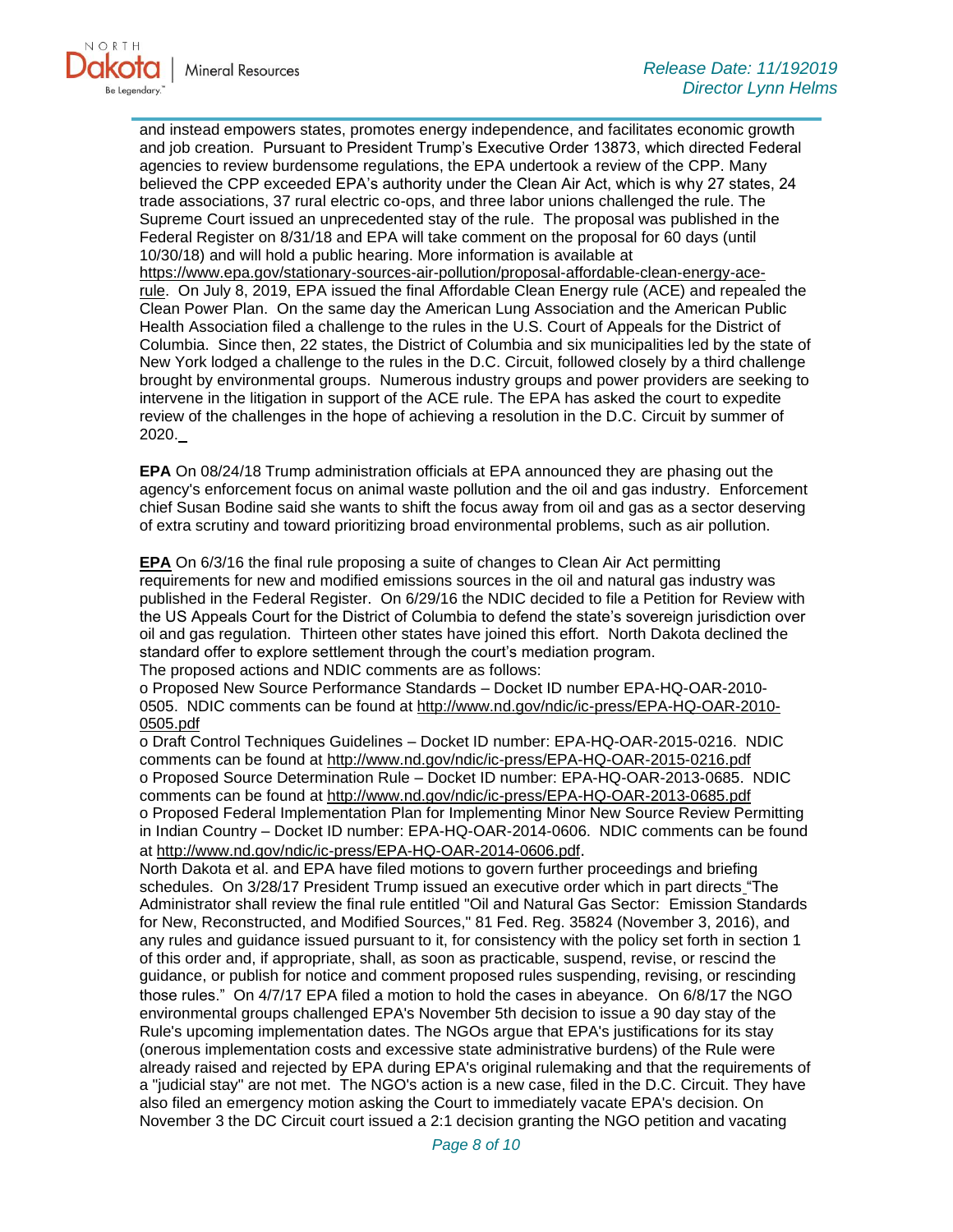

EPA's 90 day stay of the rule. North Dakota filed an amicus brief in support of the EPA stay. On 7/13/17 the same DC Circuit court granted an EPA motion to recall the mandate and granting 14 days for then EPA to seek reconsideration or review by the full court. API and WVA along with other states filed petitions for rehearing en banc, but on 8/10/17 the entire DC Circuit issued an order denying the API and WVa et al States petitions. EPA now proposes a 2-year stay of certain provision in the oil and gas NSPS. North Dakota filed comments on 8/9/17 in support of the proposed 2-year stay. On 11/8/17 EPA published a Federal Register notice request for supplemental comments relating to the current Administration's efforts to change course on the oil and gas sector methane regulations put in place by the Obama Administration. North Dakota did not submit additional comment to EPA because the North Dakota comments submitted on 8/9/17 correctly advocate that EPA's rationale for the two year stay also justifies outright repeal of the original Rule, so it justifies a two year stay. On 9/11/18 EPA proposed targeted improvements to the 2016 New Source Performance Standards for the oil and gas industry that streamline implementation, reduce duplicative EPA and state requirements, and significantly decrease unnecessary burdens on domestic energy producers. This oil and gas targeted improvements package is expected to save up to approximately \$484 million in regulatory costs from 2019 – 2025 or \$75 million annually. More detailed information including how to comment can be found at [https://www.epa.gov/sites/production/files/2018-](https://www.epa.gov/sites/production/files/2018-09/documents/oil_and_gas_technical_proposal_fact_sheet.9.11.18_0.pdf) [09/documents/oil\\_and\\_gas\\_technical\\_proposal\\_fact\\_sheet.9.11.18\\_0.pdf.](https://www.epa.gov/sites/production/files/2018-09/documents/oil_and_gas_technical_proposal_fact_sheet.9.11.18_0.pdf)

# **Pipeline and Hazardous Materials Safety Administration**

**PHMSA** Advance notice of proposed rulemaking (ANPRM)was announced 1/10/17. SUMMARY: PHMSA is considering revising the Hazardous Materials Regulations (HMR) to establish vapor pressure limits for unrefined petroleum-based products and potentially all Class 3 flammable liquid hazardous materials that would apply during the transportation of the products or materials by any mode. PHMSA is currently assessing the merits of a petition for rulemaking submitted by the Attorney General of the State of New York regarding vapor pressure standards for the transportation of crude oil. The petition requests that PHMSA implement a Reid Vapor Pressure (RVP) limit less than 9.0 pounds per square inch (psi) for crude oil transported by rail. This rule making could substantially interfere with NDIC oil conditioning regulations. You can read about the NDIC regulations at [https://www.dmr.nd.gov/oilgas/2014Permitting\(2\).asp.](https://www.dmr.nd.gov/oilgas/2014Permitting(2).asp) NDIC submitted comments on 3/20/17 and the comment period closed on 5/19/17. On 6/6/2018 Senator Schumer wrote urging DOE and PHMSA to propose and quickly finalize a rule establishing federal volatility standards for the shipment of crude oil by rail in the United States. The NDIC submitted a letter on 6/28/18 to proactively correct several conclusions and statements in Senator Schumer's letter about NDIC oil conditioning regulations and provide the background and a better understanding of the state's oil conditioning standards for Bakken, Three Forks, and/or Sanish crude oil prior to market transport.

**PHMSA** On 5/9/19 Governor Inslee signed into law Washington State Engrossed Substitute Senate Bill 5579 "Crude Oil by Rail – Vapor Pressure" which became effective on 7/28/19. On 7/17/19 the North Dakota Attorney General and Montana Attorney General filed an application for preemption of the Washington Volatility Restrictions on Crude Oil Transported by Rail. The state of Washington requested a 30 day extension of the comment period to 9/23/19 which PHMSA granted. Response to comments deadline is 10/23/19. PHMSA then has up to 180 days to issue a decision (4/20/2020).

# **U.S. Forest Service**

**USFS** published for comment on 11/2/18 draft supplemental environmental impact statement for oil and gas leasing on the Dakota Prairie Grasslands. The proposal documents can be found at <https://www.fs.usda.gov/project/?project=40652> and clicking on Analysis. Comments can be mailed, hand delivered between the hours of 8:00 a.m. and 4:30 p.m. Monday through Friday; or faxed to (701) 227-7801. To submit comments electronically, please send to: [comments-northern-](mailto:comments-northern-dakota-prairie@fs.fed.us)